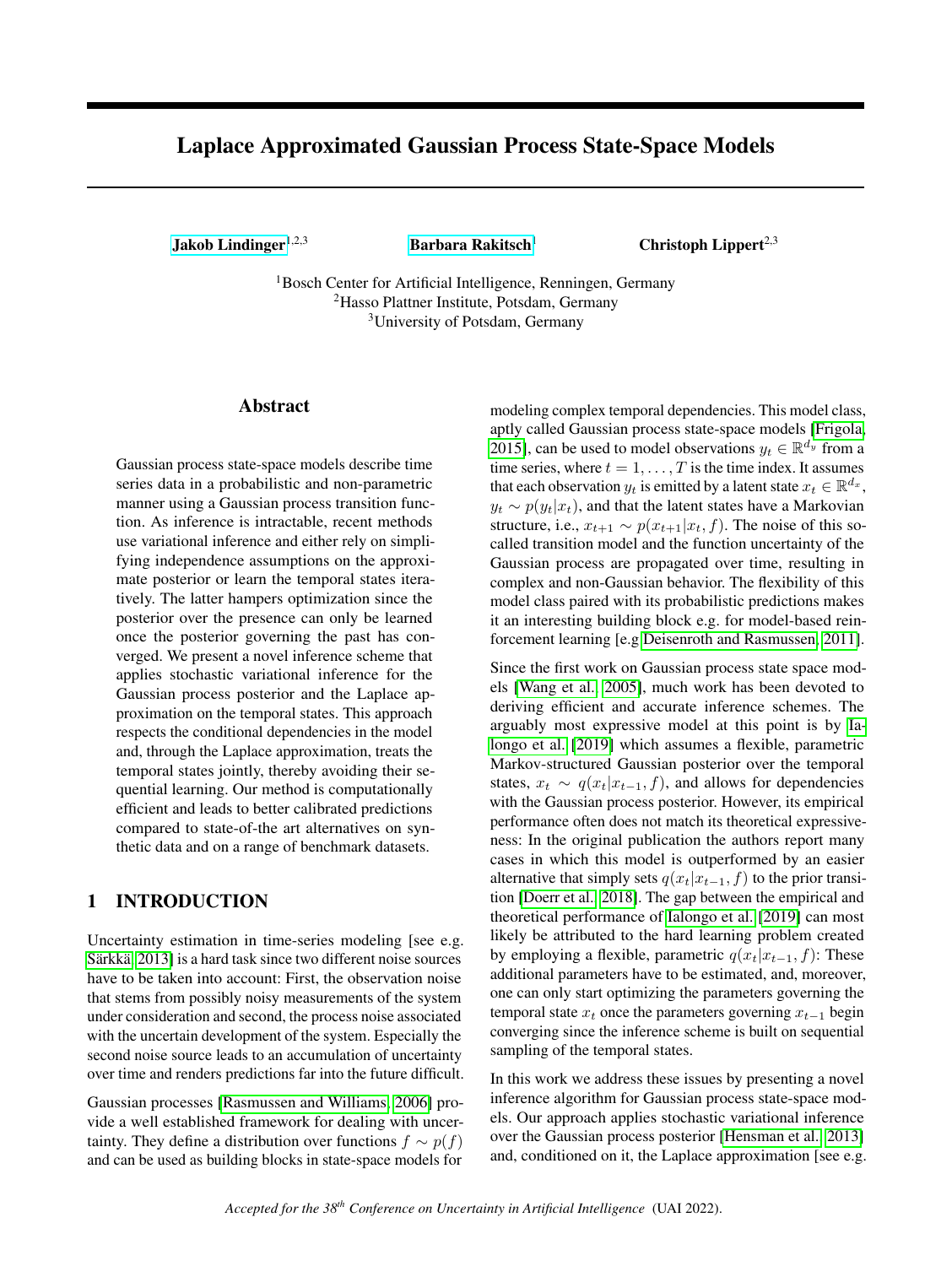[MacKay, 2003\]](#page-9-6) over the temporal states, thereby allowing for complex dependencies. Inference is performed via a double loop algorithm in which we optimize over the Gaussian process posterior in the outer loop and over temporal states in the inner loop. The resulting approximate posterior over the temporal states,  $q(x_t|x_{t-1}, f)$ , has a Markov Gaussian form and is found by a joint optimization over all temporal latent states. The latter addresses the issue of [Ialongo](#page-9-3) [et al.](#page-9-3) [\[2019\]](#page-9-3) (which we also witness empirically), in which the parameters governing  $x_t$  can only be learned once the estimate of the previous state,  $x_{t-1}$ , is meaningful. In the experiments we confirm the benefits of our novel inference scheme which provides higher quality uncertainty estimates than its state-of-the-art alternatives.

Our method is computationally efficient since we (i) can compute cheap gradients through the Laplace approximation by using the inverse function theorem [see e.g. [Krantz and](#page-9-7) [Parks, 2002\]](#page-9-7), (ii) exploit the Markovian structure of our model [see e.g. [Bell, 2000\]](#page-9-8), (iii) approximate the Gaussian process posterior using inducing points [\[Quinonero-Candela](#page-9-9) [and Rasmussen, 2005\]](#page-9-9) and (iv) apply minibatching.

The remainder of this paper is structured as follows. In Sec. [2,](#page-1-0) we provide background, while we introduce our new method in Sec. [3.](#page-3-0) We relate it to existing work in Sec. [4,](#page-5-0) report experimental results in Sec. [5,](#page-6-0) and conclude in Sec. [6.](#page-8-0)

# <span id="page-1-0"></span>2 BACKGROUND

In this section we first provide background on the Laplace approximation for parametric state-space models and then on variational inference for Gaussian process state-space models before we briefly discuss general differences between the two approximate inference techniques.

### <span id="page-1-7"></span>2.1 STATE-SPACE MODELS AND THE LAPLACE APPROXIMATION

State-space models [see e.g. [Särkkä, 2013\]](#page-10-0) offer a principled way to model time series, i.e., noisy observations  $Y_T =$  $\{y_t\}_{t=1}^T$  from a dynamical system, where  $y_t \in \mathbb{R}^{d_y}$ . In order to disentangle the dynamics from the observational noise, state-space models use latent states  $X_{T_0} = \{x_t\}_{t=0}^T$ with  $x_t \in \mathbb{R}^{d_x}$  that are then assumed to form a Markov sequence.<sup>[1](#page-1-1)</sup> Such a model is completely described by the *initial distribution*  $p_{\theta}(x_0)$ , a *transition model*  $p_{\theta}(x_t|x_{t-1})$ and the *emission model*  $p_{\theta}(y_t|x_t)$ , resulting in

<span id="page-1-6"></span>
$$
p_{\theta}(Y_T, X_{T_0}) = p_{\theta}(x_0) \prod_{t=1}^T p_{\theta}(y_t | x_t) p_{\theta}(x_t | x_{t-1}), \quad (1)
$$

where generally the transition and emission model, and the initial distribution depend on model parameters  $\theta$  that we wish to infer. Except for linear state-space models [\[Kalman,](#page-9-10) [1960\]](#page-9-10), computing the marginal likelihood of the observations  $Y_T$  under our model (also called evidence),

<span id="page-1-3"></span>
$$
L(\theta) = p_{\theta}(Y_T) = \int p_{\theta}(Y_T, X_{T_0}) dX_{T_0}, \qquad (2)
$$

is not analytically possible and we have to resort to approximations. In the following, we introduce the Laplace approximation [see e.g. [MacKay, 2003,](#page-9-6) [Skaug and Fournier,](#page-10-2) [2006\]](#page-10-2) which can be used to obtain an approximate maximum likelihood estimate of the parameters: Our goal is to find the setting of the parameters  $\theta^*$  that maximizes the evidence, i.e.,  $\theta^*$  =  $\arg \max_{\theta} L(\theta)$ . Defining  $g(X_{T_0}, \theta) = \log p_{\theta}(Y_T, X_{T_0})$  (note that  $Y_T$  is constant and hence not considered as a variable), we denote its maximizer<sup>[2](#page-1-2)</sup> with respect to (wrt.) the latent states as  $\hat{X}_{T_0} = \arg\!\max_{X_{T_0}} g(\hat{X_{T_0}}, \theta).$  Performing a second order Taylor approximation of  $g(X_{T_0}, \theta)$  around  $\hat{X}_{T_0}$ , plugging this back into Eq. [\(2\)](#page-1-3), and then evaluating the resulting Gaussian integral yields (see Appx. B for a detailed derivation)

<span id="page-1-5"></span><span id="page-1-4"></span>
$$
L(\theta) \approx \widetilde{p}_{\theta}(Y_T) \propto p_{\theta}(Y_T, \hat{X}_{T_0}) \det \left( H(\theta) \right)^{-\frac{1}{2}}, \quad (3)
$$

$$
H(\theta) = -\frac{\partial^2}{\partial X_{T_0}^2} g(X_{T_0}, \theta) \Big|_{X_{T_0} = \hat{X}_{T_0}}.
$$
\n(4)

Here and in the following we use  $\tilde{p}$  to denote a distribution, where the Laplace approximation has been applied to  $X_{T_0}$ (and which therefore depends on  $\hat{X}_{T_0}$ ). The expression in Eq. [\(3\)](#page-1-4) can then be optimized numerically wrt.  $\theta$  in order to estimate the parameters  $\theta^*$  [\[Skaug and Fournier, 2006\]](#page-10-2). Note that this can be done efficiently since the Hessian H in Eq. [\(4\)](#page-1-5) is sparse and structured (see Sec. [3.3\)](#page-4-0). The same methodology can also be applied efficiently to other latent variable models with a sparse or structured Hessian [e.g. [Rue et al., 2009,](#page-10-3) [Kristensen et al., 2016\]](#page-9-11).

# <span id="page-1-8"></span>2.2 VARIATIONAL INFERENCE FOR GAUSSIAN PROCESS STATE-SPACE MODELS

Gaussian process state-space models [GPSSMs, see e.g. [Frigola, 2015\]](#page-9-1) are non-parametric extensions of the statespace models in Eq. [\(1\)](#page-1-6). They employ a Gaussian process (GP) to model the possibly unknown dynamical transitions of the system. Next, we briefly describe GPs, how they can be used in state-space models, and how inference can be performed.

<span id="page-1-1"></span><sup>&</sup>lt;sup>1</sup>We denote with capital letter with a capital index  $(Y_T, X_{T_0})$ the collection of the respective lower case variables, and the index signifies the length of the collection ( $Y_T = \{y_t\}_{t=1}^T$ ). We use the index  $T_0$  to denote the inclusion of  $x_0$  in the collection  $X_T$ .

<span id="page-1-2"></span> $2$ This is in general a local optimum as the optimization problem is non-convex. However, if the observations are dense, the locally linear approximation to the dynamics made implicitly by the Laplace approximation is a reasonable assumption [see e.g. [Eleftheriadis et al., 2017\]](#page-9-12) leading to well-identifiable optima.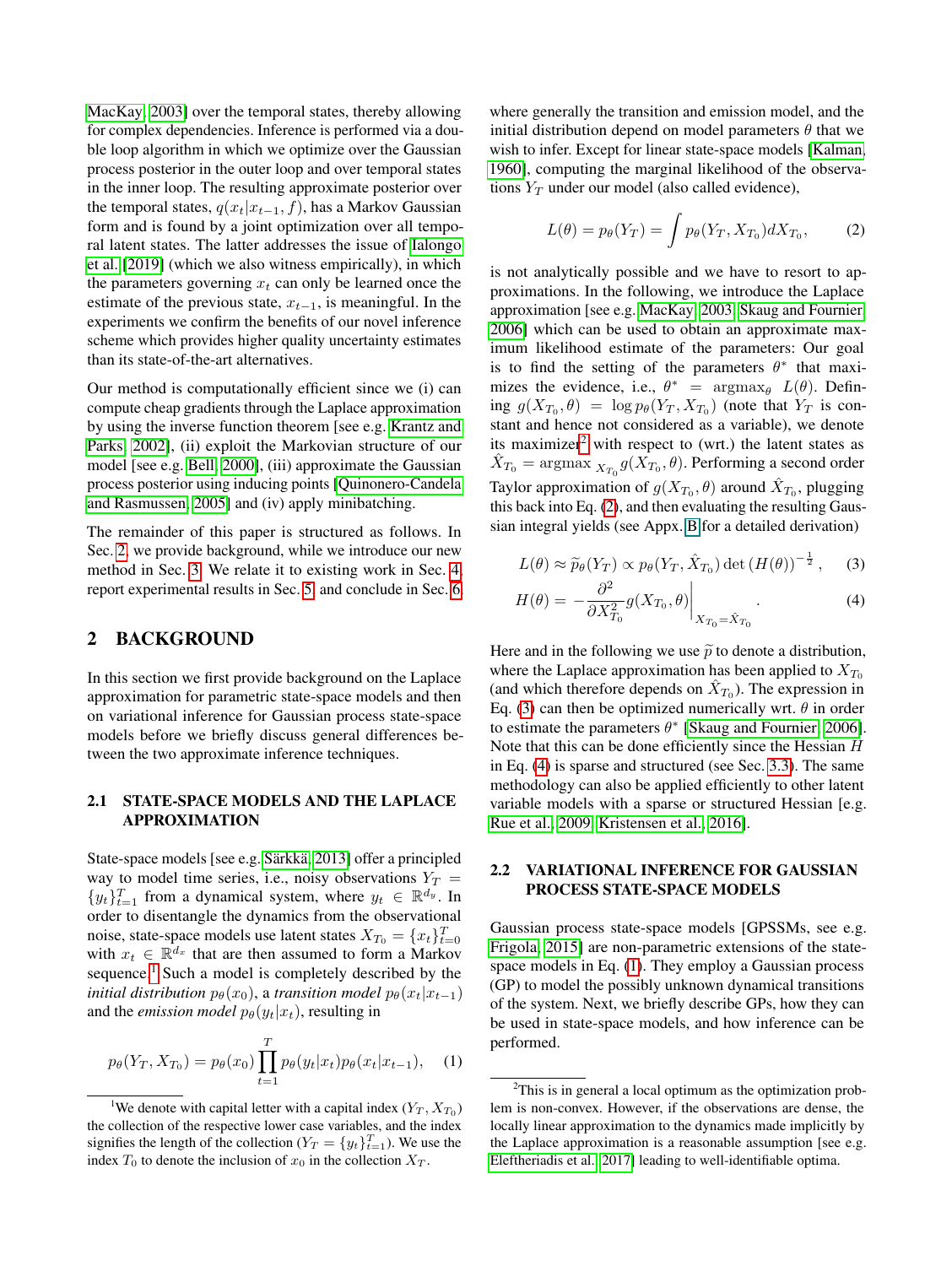Gaussian processes A zero-mean GP  $f \sim GP(0, k(\cdot, \cdot))$ is a distribution over functions and is fully specified by a positive-definite, symmetric kernel  $k(\cdot, \cdot) : \mathbb{R}^{d_x} \times \mathbb{R}^{d_x} \to \mathbb{R}$ . For every finite set of input points  $X_M = \{x_m\}_{m=1}^M$ ,  $x_m \in \mathbb{R}^{d_x}$ , the outputs  $F_M = \{f(x_m)\}_{m=1}^M$  are distributed according to a Gaussian distribution  $p_{\theta}(F_M)$  =  $\mathcal{N}(F_M|0, K_{MM})$ , where  $K_{MM} = \{k(x_m, x_{m'})\}_{m,m'=1}^M$ . Predictions for a new input point  $x_t$  can be made by using the joint Gaussianity of  $f_t \equiv f(x_t)$  with the  $F_M$ , and formulas for Gaussian conditionals resulting in  $p(f_t|x_t, F_M)$  =  $\mathcal{N}(f_t|\mu(x_t, F_M), \Sigma(x_t))$ , with mean and covariance

$$
\mu(x_t, F_M) = K_{tM} K_{MM}^{-1} F_M,
$$
\n(5)

$$
\Sigma(x_t) = k_{tt} - K_{tM} K_{MM}^{-1} K_{tM}^\top.
$$
 (6)

Here  $k_{tt} = k(x_t, x_t)$ , and  $K_{tM} = \{k(x_t, x_m)\}_{m=1}^{M}$ . For a detailed introduction see [Rasmussen and Williams](#page-9-0) [\[2006\]](#page-9-0).

Gaussian process state-space models In a GPSSM, a GP prior is placed on the (mean of the) transition model that learns the mapping from a latent state  $x_{t-1}$  to the next,  $x_t$ . Placing iid. Gaussian noise (with variance Q) on the transitions leads to

<span id="page-2-3"></span>
$$
p_{\theta}(x_t | x_{t-1}, f_{t-1}) = \mathcal{N}(x_t | x_{t-1} + f_{t-1}, Q). \tag{7}
$$

The resulting joint model is then given by

$$
p_{\theta}(Y_T, X_{T_0}, F_T) = p_{\theta}(x_0) p_{\theta}(F_T | X_{T_0})
$$

$$
\times \prod_{t=1}^T p_{\theta}(y_t | x_t) p_{\theta}(x_t | x_{t-1}, f_{t-1}), \qquad (8)
$$

where  $F_T = \{f(x_t)\}_{t=0}^{T-1}$ . The emission model and the initial distribution remain unspecified since the methodology introduced in the following does not depend on them.

Variational inference Recent inference methods for GPSSMs [e.g. [Doerr et al., 2018,](#page-9-4) [Ialongo et al., 2019\]](#page-9-3) rely on variational inference (VI). This approximate inference method works by choosing a parametric family of distributions  $q_{\psi}(X_{T_0}, F_T)$  and optimizing the setting of the parameters  $\psi$  such that q is closest to the true posterior  $p_{\theta}(X_{T_0}, F_T | Y_T)$  as measured by the Kullback-Leibler (KL) divergence  $KL(q \parallel p)$ . It can be shown that minimizing this KL divergence is equivalent to maximizing the so-called evidence lower bound (ELBO),

<span id="page-2-0"></span>
$$
\mathcal{L}_{VI}(\psi,\theta) = \mathbb{E}_{q_{\psi}(X_{T_0},F_T)} \log \frac{p_{\theta}(X_{T_0},F_T,Y_T)}{q_{\psi}(X_{T_0},F_T)},\quad (9)
$$

wrt.  $\psi$  [for more details see [Blei et al., 2016\]](#page-9-13). Furthermore, since the ELBO is a lower bound to the model evidence  $\log p_{\theta}(Y_T)$  [cf. Eq. [\(2\)](#page-1-3)], we can simultaneously learn the optimal model parameters  $\theta^*$  by maximizing Eq. [\(9\)](#page-2-0) wrt.  $\theta$ . These model parameters include for instance the hyperparameters of the GP (e.g. kernel length scales).

The different variational approximations to GPSSMs all have in common that they use sparse GPs [\[Snelson and](#page-10-4) [Ghahramani, 2005,](#page-10-4) [Titsias, 2009,](#page-10-5) [Hensman et al., 2013\]](#page-9-5) to model the GP part of the approximate posterior. The main idea of sparse GPs is to use a set of  $M$  pseudo data points  $\{X_M, F_M\}$  to summarize the information in the latent GP evaluations  $F_T$ . Here, the  $X_M = \{x_m\}_{m=1}^M$  with  $x_m \in$  $\mathbb{R}^{d_x}$  are the inducing inputs that are placed in the same space as the latent states  $x_t$ , and the  $F_M = \{f(x_m)\}_{m=1}^M$  are the so-called inducing outputs that share a joint Gaussian distribution,  $p_{\theta}(F_T, F_M)$ , with the  $F_T$ . The model by [Doerr et al.](#page-9-4) [\[2018\]](#page-9-4) that we will use in this work employs the fully independent training conditional (FITC) approximation [\[Snel](#page-10-4)[son and Ghahramani, 2005\]](#page-10-4) that assumes independence of the latent GP evaluations given the inducing outputs, i.e.,  $p_{\theta}(F_T | X_{T_0}, F_M) \approx \prod_{t=0}^{T-1} p_{\theta}(f_t | x_t, F_M)$ . Notably, [Do](#page-9-4)[err et al.](#page-9-4) [\[2018\]](#page-9-4) also use this approximation in the aug-mented prior [cf. Eq. [\(8\)](#page-2-1)], leading to  $p_{\theta}(Y_T, X_{T_0}, F_M) =$  $p_{\theta}(F_M) p_{\theta}(Y_T, X_{T_0}|F_M)$  with

<span id="page-2-4"></span><span id="page-2-2"></span>
$$
p_{\theta}(Y_T, X_{T_0}|F_M) = p_{\theta}(x_0) \prod_{t=1}^T p_{\theta}(y_t|x_t) p_{\theta}(x_t|x_{t-1}, F_M).
$$
\n(10)

Here we have already marginalized the  $F_T$  from the prior model which can be done because of the FITC assumption:

<span id="page-2-5"></span>
$$
p_{\theta}(x_t|x_{t-1}, F_M)
$$
  
=  $\int p_{\theta}(x_t|x_{t-1}, f_{t-1})p_{\theta}(f_{t-1}|x_{t-1}, F_M)df_{t-1}$   
=  $\mathcal{N}(x_t|x_{t-1} + \mu(x_{t-1}, F_M), Q + \Sigma(x_{t-1})),$  (11)

<span id="page-2-1"></span>where we used Eqs. [\(5\)](#page-2-2)- [\(7\)](#page-2-3) and standard formulas for Gaussian integrals. While the FITC assumption might seem quite restrictive and is criticized by [Ialongo et al.](#page-9-3) [\[2019\]](#page-9-3), we show in Appx. A that recent methods [including [Ialongo et al.,](#page-9-3) [2019\]](#page-9-3) implicitly use this approximation as well, i.e., the methods could have used the approximation and would have arrived at the same optimization objective. This substantially weakens the criticism of [Ialongo et al.](#page-9-3) [\[2019\]](#page-9-3) on the choice of [Doerr et al.](#page-9-4) [\[2018\]](#page-9-4) on the FITC prior and motivates us to use it as well in our method. We discuss differences between these and other works in Sec. [4.](#page-5-0)

### 2.3 LAPLACE APPROXIMATION VERSUS VARIATIONAL INFERENCE

Before we finally present our proposed method that combines the approximate inference approaches presented in the previous sections we provide a short comparison of them. Using variational inference with a Gaussian variational family leads to a similar approach to the Laplace approximation since both methods use the same functional form for the approximate distribution and both approaches are mode seeking (see Fig. [1](#page-3-1) left). While the Laplace approximation fits the mean to a mode of the distribution and has the same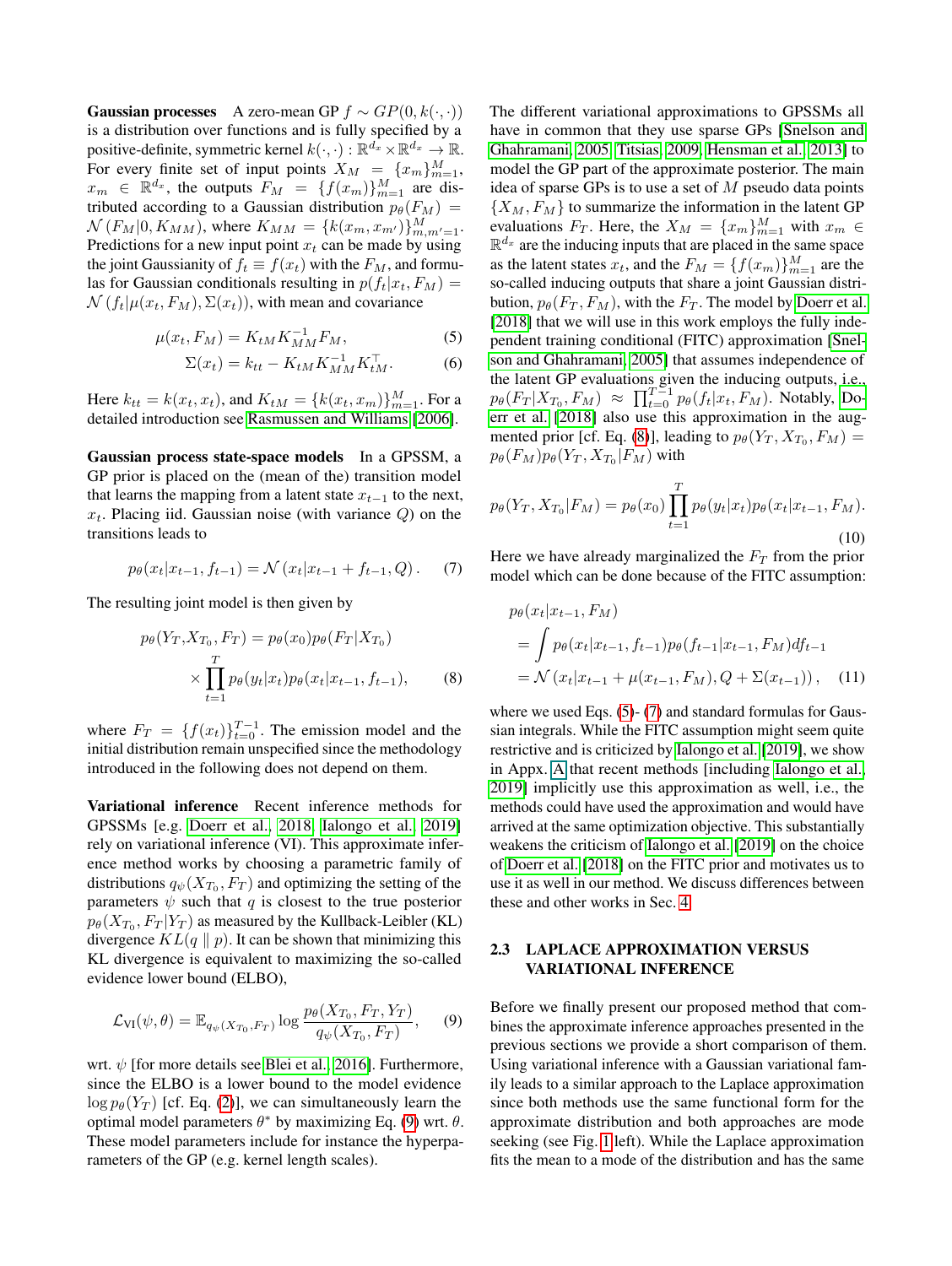<span id="page-3-1"></span>

Figure 1: Qualitative difference between the Laplace approximation (brown, solid) and variational inference (magenta, dashed) for different ground-truth distributions (see subplot titles) depicted in gray.

curvature as the true function at this mode, variational inference minimizes the KL-divergence between the approximate and the true distribution. Due to the KL-divergence being heavily penalized by placing mass in regions that have zero mass under the true distribution, variational inference avoids this (see Fig. [1,](#page-3-1) right). Both approximations are not ideally suited to approximating heavy-tailed distributions due to their Gaussianity assumptions, but the Laplace approximation even slightly less so since matching the curvature at the mode typically leads to narrower distributions in this case (see Fig. [1,](#page-3-1) middle).

However, as we introduce next, in our model we only use the Laplace approximation for approximating the posterior over the temporal states. For many real-world applications, the dynamics can often be well described locally by a linear model justifying the Gaussian approximation [e.g. [Eleftheri](#page-9-12)[adis et al., 2017\]](#page-9-12).

# <span id="page-3-0"></span>3 METHOD

In this section we propose a new inference method for the model used in [Doerr et al.](#page-9-4) [\[2018\]](#page-9-4), i.e. Eq. [\(10\)](#page-2-4). Instead of relying solely on VI as previous works have done, we employ it in combination with the Laplace approximation. This allows us to treat the local latent variables, i.e. the temporal states  $X_{T_0}$ , and the global latent variables, i.e. the inducing outputs  $F_M$ , differently. Note that naively applying the Laplace approximation to this model, i.e., without making a distinction between the different sets of latent variables, (i) does not lead to an efficient algorithm since the resulting Hessian would not have an exploitable sparsity structure (see Sec. [3.3\)](#page-4-0), (ii) would assume a linear relationship between the two latent variable classes and (iii) would make the Gaussian assumption more questionable.

We start by deriving our optimization objective in Sec. [3.1](#page-3-2) and then, in Sec. [3.2,](#page-4-1) discuss a caveat that we encounter when trying to naively optimize this objective. Afterwards, we show how the sparsity of the Hessian in the Laplace approximation can be exploited for computational savings (Sec. [3.3\)](#page-4-0) before summarizing the algorithm in Sec. [3.4.](#page-5-1)

# <span id="page-3-2"></span>3.1 COMBINING VARIATIONAL INFERENCE AND THE LAPLACE APPROXIMATION

Similarly as the previous methods, we wish to find an approximation to the log marginal likelihood log  $p_{\theta}(Y_T)$ . We start from its definition given the model under consideration,

$$
\log p_{\theta}(Y_T) = \log \int p_{\theta}(Y_T|F_M)p_{\theta}(F_M)dF_M, \quad (12)
$$

where  $p_{\theta}(Y_T | F_M) = \int p_{\theta}(Y_T, X_{T_0} | F_M) dX_{T_0}$ . Using the Laplace approximation (Sec. [2.1\)](#page-1-7) on this integral leads to

<span id="page-3-3"></span>
$$
\log p_{\theta}(Y_T) \approx \log \int \widetilde{p}_{\theta}(Y_T|F_M)p_{\theta}(F_M)dF_M.
$$
 (13)

Here,  $\tilde{p}_{\theta}(Y_T | F_M)$  is given by [cf. Eq. [\(3\)](#page-1-4)]

<span id="page-3-5"></span>
$$
\widetilde{p}_{\theta}(Y_T|F_M) \propto p_{\theta}(Y_T, \hat{X}_{T_0}|F_M) \det\left(H(\theta, F_M)\right)^{-\frac{1}{2}},\tag{14}
$$

where  $\hat{X}_{T_0}$  is a mode of the log-density

<span id="page-3-6"></span>
$$
g_{\text{GP}}(X_{T_0}, \theta, F_M) = \log p_{\theta}(Y_T, X_{T_0}|F_M), \qquad (15)
$$

that can be evaluated using Eq.  $(10)$ , and H is the corresponding Hessian (cf. Eq. [\(4\)](#page-1-5)). We proceed by using the VI methodology to lower bound the expression in Eq. [\(13\)](#page-3-3): First, we multiply the term within the integral by  $q_{\psi}(F_M)/q_{\psi}(F_M)$ , where  $q_{\psi}(F_M)$  is the variational distribution, an arbitrary distribution over the  $F_M$  parameterized by  $\psi$ . Then, we use Jensen's inequality to push the logarithm inside of the resulting integral (thereby lower bounding the expression), and use the definition of the KL-divergence to arrive at our optimization objective,

<span id="page-3-4"></span>
$$
\mathcal{L}(\theta, \psi) = \int q_{\psi}(F_M) \log \widetilde{p}_{\theta}(Y_T|F_M) dF_M - KL(q_{\psi}(F_M) \parallel p_{\theta}(F_M)),
$$
 (16)

which obeys  $\log p_{\theta}(Y_T) \gtrapprox \mathcal{L}(\theta, \psi)$ . There are two things to note abound this bound: First, it is an approximate lower bound, since the Laplace approximation does not provide a valid bound but only an approximation. Second, the property that we minimize a KL-divergence between the true posterior  $p_{\theta}(F_M|Y_T)$  and the approximate posterior  $q_{\psi}(F_M)$ by optimizing this bound (see Sec. [2.2\)](#page-1-8), also only holds approximately. In fact, the KL-divergence that is minimized by optimizing this bound is  $KL[q_{\psi}(F_M) \mid \widetilde{p}_{\theta}(F_M|Y_T)],$ i.e.  $q_{\psi}(F_M)$  approximates the posterior after applying the Laplace approximation to the latent states  $X_{T_0}$ .

In principle, we could now go ahead, choose a parametric family for  $q_{\psi}(F_M)$  and then evaluate our bound in Eq. [\(16\)](#page-3-4) and use automatic differentiation to optimize the parameters  $\theta$  and  $\psi$ . However, this is inefficient for two reasons: First, evaluating Eq. [\(14\)](#page-3-5) involves an optimization to obtain  $\hat{X}_{T_0}$ and automatic differentiation through this optimization is inefficient. Second, we need the determinant of the Hessian  $H(\theta, F_M)$  in Eq. [\(14\)](#page-3-5) which scales cubically in its size. In the following two subsections we provide solutions to both of these efficiency problems.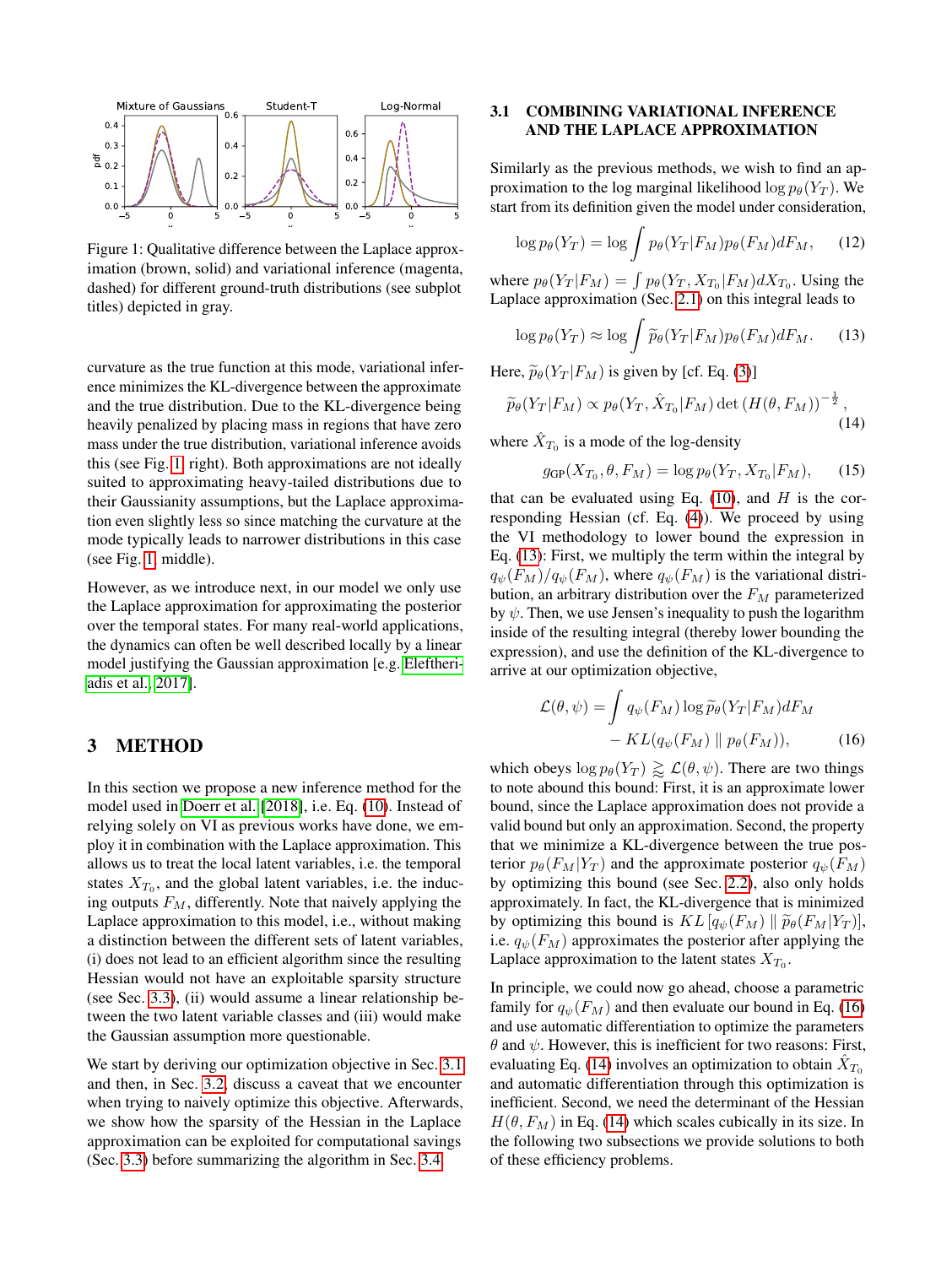#### <span id="page-4-1"></span>3.2 IMPLICIT FUNCTION THEOREM

Next, we turn to an important dependence in our construction: The mode  $\hat{X}_{T_0}$  depends on the setting of the model parameters  $\theta$ . Since our optimization objective  $\mathcal{L}(\theta, \psi)$ in Eq. [\(16\)](#page-3-4) involves the mode  $\hat{X}_{T_0}$  of the log-density  $g_{\text{GP}}(X_{T_0}, \theta, F_M)$  [Eq. [\(15\)](#page-3-6)], we require the derivative  $\frac{\partial \hat{X}_{T_0}}{\partial \theta}$ in order to compute  $\frac{\partial \mathcal{L}}{\partial \theta}$ .<sup>[3](#page-4-2)</sup> Being used to automatic differentiation we would usually leave this calculation to our favorite framework, since obtaining the mode  $\hat{X}_{T_0}$  is nothing but a (rather long) sequence of summations and multiplications which automatic differentiation can deal with. Nevertheless, since several optimization steps are needed to compute the mode, backpropagating through optimization would lead to an enormous memory footprint and long execution times. Instead, we can calculate the derivative of the mode wrt.  $\theta$ solely with the value of  $\hat{X}_{T_0}$ , i.e. independent of the steps taken to get there, with the help of the implicit function the-orem [IFT, see e.g. [Krantz and Parks](#page-9-7) [\[2002\]](#page-9-7)].<sup>[4](#page-4-3)</sup> In Appx. C, we show that the required derivative can be obtained as

<span id="page-4-4"></span>
$$
\frac{\partial \hat{X}_{T_0}(\theta)}{\partial \theta} = H^{-1}(\theta, F_M) \frac{\partial h(\hat{X}_{T_0}, \theta, F_M)}{\partial \theta}, \quad (17)
$$

which we derive using the IFT and where  $h$  [Eq. (42) in Appx. C] is the Jacobian of the function  $g_{GP}$  [Eq. [\(15\)](#page-3-6)] [see also [Skaug and Fournier, 2006\]](#page-10-2). Both terms on the right hand side of Eq. [\(17\)](#page-4-4) can be obtained using automatic differentiation and require only the value of  $\tilde{X}_{T_0}$  such that the complete computational graph of how it has been obtained is no longer required. Note that Eq. [\(17\)](#page-4-4) exchanges potentially costly automatic differentiation computations with a Hessian solve. Naively, this would incur memory and time costs scaling quadratically and cubically in the size of the latent state, respectively. Therefore, this does only lead to an efficient algorithm by also exploiting the structure of the Hessian, as we will discuss next.

#### <span id="page-4-0"></span>3.3 STRUCTURE OF THE HESSIAN

Taking a closer look at the definition of the Hessian  $H(\theta, F_M)$  appearing in Eqs. [\(14\)](#page-3-5) and [\(17\)](#page-4-4),  $H(\theta, F_M)$  =  $-\frac{\partial^2 g_{\text{GP}}(X_{T_0}, \theta, F_M)}{\partial X^2}$ , we realize that it is given as the sec- $\overline{\partial X^2_{T_0}}$ ond partial derivatives of a sum of  $T + 1$  terms since  $g_{GP}$  [Eq. [\(15\)](#page-3-6)] is defined as the log-density of the distribution  $p_\theta(Y_T, X_{T_0}|F_M)$  that consists of a product of  $T+1$ terms [Eq. [\(10\)](#page-2-4)]. Due to the Markovian structure of our model, all second partial derivatives wrt. latent states being more than one time step t apart vanish, i.e.,  $H_{tt'}(\theta, F_M)$  =

 $-\frac{\partial^2 g_{\text{GP}}(X_{T_0},\theta, F_M)}{\partial x_i \partial x_j}$  $\frac{\partial P(X_{T_0}, \theta, F_M)}{\partial x_t \partial x_{t'}} = 0$  for  $t' \notin \{t-1, t, t+1\}$ . This results in a block-tridiagonal structure of the Hessian:

<span id="page-4-5"></span>
$$
H = \begin{pmatrix} A_0 & B_1 & 0 & \cdots & 0 \\ B_1^{\top} & A_1 & B_2 & \ddots & \vdots \\ 0 & B_2^{\top} & A_2 & B_3 & 0 \\ \vdots & \ddots & \ddots & \ddots & \vdots \\ 0 & \cdots & 0 & B_T^{\top} & A_T \end{pmatrix},
$$
 (18)

where  $A_t = -\frac{\partial^2 g_{GP}}{\partial x_t \partial x_t}$ ,  $B_t = -\frac{\partial^2 g_{GP}}{\partial x_t \partial x_{t-1}} \in \mathbb{R}^{d_x \times d_x}$  such that  $H \in \mathbb{R}^{d_x(T+1) \times d_x(T+1)}$ . This structure can also be found in similar models [see e.g. [Bell, 2000\]](#page-9-8) and the recent work by [Durrande et al.](#page-9-14) [\[2019\]](#page-9-14) considers the efficient implementation of computations for similar structures (banded matrices) into automatic differentiation frameworks.

The structure in Eq. [\(18\)](#page-4-5) reveals another interesting aspect of our algorithm: The first step of the Laplace approximation consists of making a multivariate Gaussian approximation to the posterior  $p_{\theta}(X_{T_0}|Y_T, F_M)$ , where  $\hat{X}_{T_0}$  is the mean and  $H(\theta, F_M)$  is the precision matrix (see Appx. B, especially Eq. (40)). Therefore, the structure of  $H$  tells us something about the underlying (implicit) structural assumption that we have used to approximate  $p_{\theta}(X_{T_0}|Y_T, F_M)$ . Exploiting the structure in Eq. [\(18\)](#page-4-5) and using standard formulas for Gaussian conditionals, we can rewrite the approximate posterior to find a linear Markov Gaussian model,

$$
\mathcal{N}\left(X_{T_0}|\hat{X}_{T_0}, H^{-1}\right) = \prod_{t=0}^T \mathcal{N}\left(x_t|a_t + b_t x_{t-1}, c_t\right),\tag{19}
$$

where the coefficients  $a_t$ ,  $b_t$ , and  $c_t$  depend on  $\hat{X}_{t-1:T}$  and the blocks  $A_{t:T}$  and  $B_{t:T}$  of the Hessian H (here we used the shorthand  $A_{t:T} = \{A_{t'}\}_{t'=t}^T$ ). Such a linear Markov Gaussian model is also used by [Eleftheriadis et al.](#page-9-12) [\[2017\]](#page-9-12), where the authors use parameters  $a_t$ ,  $b_t$ , and  $c_t$  that have to be optimized during inference while the conditional dependence on the  $F_M$  is not taken into account.

There are three aspects of the algorithm for which we can achieve considerable computational savings when we take the structure of the Hessian into account: i) obtaining the blocks  $A_t$  and  $B_t$  [Eq. [\(18\)](#page-4-5)] of the Hessian while not calculating the unnecessary zero blocks, ii) calculating the determinant of the Hessian required for Eq. [\(14\)](#page-3-5), and finally iii) performing the Hessian solve in Eq. [\(17\)](#page-4-4). Problem i), while not hard, requires a technical solution which we detail in Appx. D.1. Problems ii) and iii) can both be solved by following e.g. [Koulaei and Toutounian](#page-9-15) [\[2007\]](#page-9-15) in noting that the Hessian  $H$  in Eq. [\(18\)](#page-4-5) allows a factorization that can be exploited as we show in Appx. D.2. Implementing these improvements leads to a reduction of the memory footprint of the algorithm from  $\mathcal{O}(T^2d_x^2)$  to  $\mathcal{O}(Td_x^2)$  [mainly through i)] and a reduction of the theoretical runtime from  $\mathcal{O}(T^3 d_x^3)$ to  $\mathcal{O}(Td_x^3)$  through ii) and iii).

<span id="page-4-2"></span><sup>&</sup>lt;sup>3</sup>Through the  $F_M$ , there is also a dependence on  $\psi$  which must be treated in the same way. We omit the equivalent derivation for the sake of clarity and conciseness.

<span id="page-4-3"></span><sup>&</sup>lt;sup>4</sup>The website [implicit-layers-tutorial.org](http://implicit-layers-tutorial.org/) provides an introduction to the IFT geared to the Machine Learning practitioner.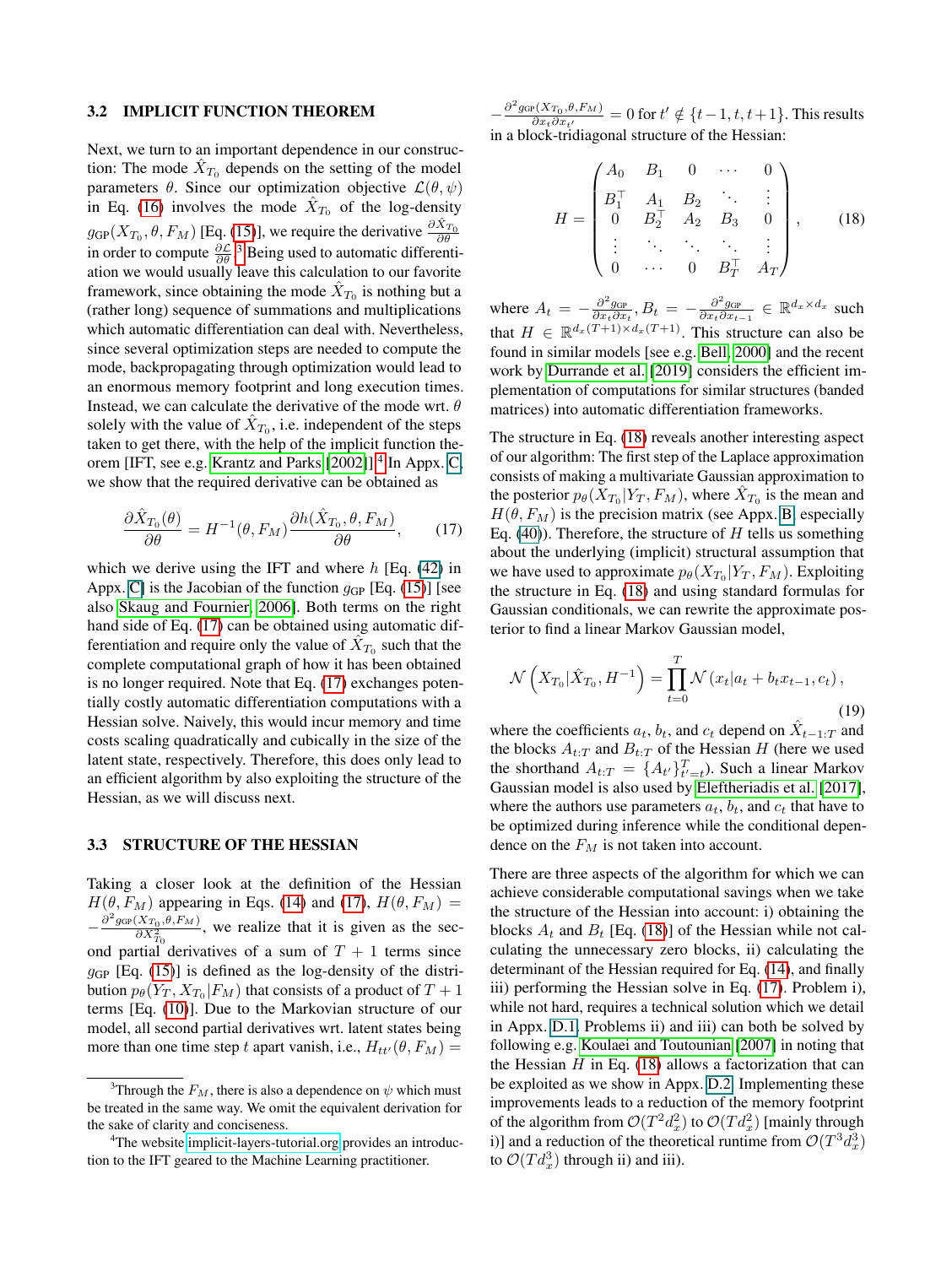### <span id="page-5-1"></span>3.4 ALGORITHM

In order to evaluate and optimize our optimization objective  $\mathcal{L}(\theta, \psi)$  in Eq. [\(16\)](#page-3-4), we need to choose a parametric family for  $q_{\psi}(F_M)$ . We follow the literature [e.g. [Ialongo](#page-9-3) [et al., 2019\]](#page-9-3) and take a Gaussian distribution  $q_{\psi}(F_M)$  =  $\mathcal{N}(F_M|m, S)$ , allowing an analytical evaluation of the KLterm in Eq. [\(16\)](#page-3-4). The first term on the right hand side of Eq. [\(16\)](#page-3-4) is analytically intractable so we resort to sampling,

$$
\int q_{\psi}(F_M) \log \widetilde{p}_{\theta}(Y_T|F_M) dF_M \approx \sum_{n=1}^N \log \widetilde{p}_{\theta}(Y_T|F_M^{(n)}),
$$
\n(20)

with  $F_M^{(n)} \sim q_\psi(F_M)$ , and we use reparameterized samples [e.g. [Kingma and Welling, 2014\]](#page-9-16) to be able to compute derivatives wrt.  $\psi$ . The resulting basic algorithm to evaluate and optimize  $\mathcal{L}(\theta, \psi)$  is summarized in Alg. 1 in Appx. E.

There are three extensions of this algorithm that are typically required for applying GPSSMs in practice (e.g. in Sec. [5.2\)](#page-7-0), i) minibatches, ii) multi-dimensional latent states and iii) control inputs: Many time series are too long to be handled in one batch such that using i) minibatches helps obtaining a computationally tractable algorithm. For many real-world problems a one-dimensional latent state is not expressive enough [\[Frigola, 2015\]](#page-9-1) and we require ii) multidimensional latent states  $x_t$ . Lastly, many datasets come with an additional time series  $u_t \in \mathbb{R}^{d_u}$  of iii) external inputs that control the behavior of the system. We discuss the implementation of theses features into Alg. 1 in Appx. E.2.

# <span id="page-5-0"></span>4 RELATED WORK

There are two lines of work that directly relate to our approach: The first is on inference techniques for GPSSMs, the second on optimizing model parameters for latent variable models using the Laplace approximation.

Inference for GPSSMs The idea of using GPs to model transitions in state-space models goes back to [Wang et al.](#page-10-1) [\[2005\]](#page-10-1), where learning was performed by finding a maximum a posteriori estimate of the latent variables. The first Bayesian treatment of the latent states and the transition function in GPSSMs can be found in [Frigola et al.](#page-9-17) [\[2013\]](#page-9-17) using Markov Chain Monte Carlo. Due to the computational complexity of this approach, later works focused on variational approximations, beginning with [Frigola et al.](#page-9-18) [\[2014\]](#page-9-18): They used a sparse GP in the flavor of [Titsias](#page-10-5) [\[2009\]](#page-10-5), introducing inducing outputs  $F_M$  to deal with the transition function and using an independence assumption between the  $F_M$  and the latent states  $X_{T_0}$  in the variational posterior. This allowed them to find optimal variational distributions  $q(F_M)$  and  $q(X_{T_0})$  using variational calculus, where the latter is analytically intractable. This leads, similarly as in our work, to a double-loop algorithm, where in the inner loop

the distribution  $q(X_{T_0})$  is approximated and in the outer loop  $q(F_M)$  has to be obtained. The authors of [Frigola et al.](#page-9-18) [\[2014\]](#page-9-18) opt for a particle filtering method in the inner loop (note that the Laplace approximation would have also been possible here), but in contrast to our work do not take the conditional dependencies between the  $F_M$  and the  $X_{T_0}$  into account. Furthermore, this assumption allows for alternating updates for the parameters of  $F_M$  and  $X_{T_0}$  without having the need to differentiate through the latent states  $X_{T_0}$ .

[Eleftheriadis et al.](#page-9-12) [\[2017\]](#page-9-12) improved upon this method by using a doubly stochastic variational inference scheme that allows for the first time, and similarly as our approach, for minibatches. They opt for a parametric Gaussian distribution  $q(F_M)$ , a linear Markov Gaussian model for  $q(X_{T_0})$ and additionally employ a recognition model to amortize the inference of the many parameters of such an approach. It is worth noting that our Laplace approximation (implicitly) also leads to a linear Markov Gaussian model as an approximation to the posterior  $p(X_{T_0}|Y_T, F_M)$ . However, our approach respects the conditional dependence of the temporal states on the inducing outputs  $F<sub>M</sub>$ , and does not require any additional parameters to be learned since the means and variances of the Markov Gaussian model are obtained from the mode  $\hat{X}_{T_0}$  and the Hessian H.

Recently, variational methods have also incorporated the dependence between the  $F_M$  and the  $X_{T_0}$  in their approximations: First [Doerr et al.](#page-9-4) [\[2018\]](#page-9-4), who have simply used the prior for  $q(X_{T_0}|F_M)$  and then [Ialongo et al.](#page-9-3) [\[2019\]](#page-9-3), who employ a parametric non-linear Markov Gaussian model for the same term. A further subtle difference between these two approaches is that [Doerr et al.](#page-9-4) [\[2018\]](#page-9-4) use the FITC approximation from [Snelson and Ghahramani](#page-10-4) [\[2005\]](#page-10-4) in prior and approximate posterior, while [Ialongo et al.](#page-9-3) [\[2019\]](#page-9-3) do not use it and criticize its implications. However, it was already noted by [Frigola et al.](#page-9-18) [\[2014\]](#page-9-18), that the optimization objective for their model would not change if they applied the FITC approximation. We have confirmed in Appx. A, that this is also the case for the model of [Ialongo et al.](#page-9-3) [\[2019\]](#page-9-3), thus making this subtle difference even smaller.

Interestingly, even though the model of [Doerr et al.](#page-9-4) [\[2018\]](#page-9-4) is a special case of [Ialongo et al.](#page-9-3) [\[2019\]](#page-9-3), the latter work reports many cases in which the easier model still outperforms the more powerful one. This can potentially be attributed to the harder learning problem obtained through the additional introduction of the parameters of the Gauss-Markov model for  $q(X_{T_0}|F_M)$  which only allows to learn the parameters of  $q(x_t|x_{t-1}, F_M)$  after the preceding state  $x_{t-1}$ has reached a meaningful state due to the sequential nature of the algorithm. In contrast to these two methods, we do not employ a variational distribution  $q(X_{T_0}|F_M)$  but rather approximately marginalize  $X_{T_0}|Y_T, F_M$  through the Laplace approximation.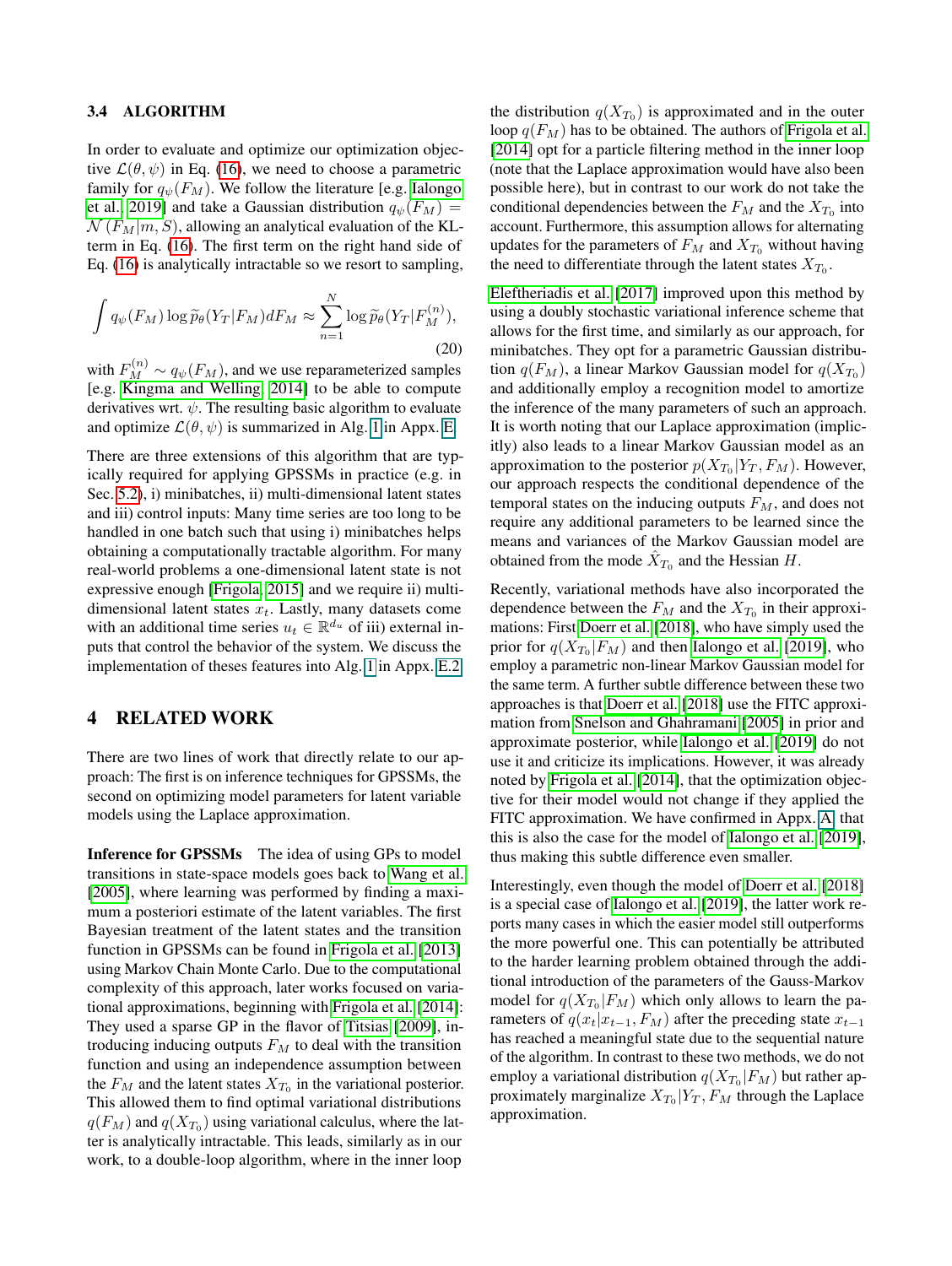<span id="page-6-1"></span>

Figure 2: Sparse GP fits (mean  $\pm 2\sigma$  confidence interval) to the *kink* transition function for our model (top) and VCDT (bottom) for varying emission noise ( $\sigma_y^2 \in$  $\{0.008, 0.08, 0.8\}$ , left to right). Each plot shows the kink function (solid gray) and one sequence of  $T = 120$  noisy latents  $x_t$  drawn from that function (tiny gray crosses).

Laplace approximation The other line of related work consists of approaches using the Laplace approximation for parameter estimation in latent variable models. One influential approach is [Rue et al.](#page-10-3) [\[2009\]](#page-10-3) that uses the Laplace approximation (twice) to perform approximate Bayesian inference of the model parameters in latent Gaussian models and pays close attention to the sparsity of the Hessian that is induced by different models. The work of [Skaug and](#page-10-2) [Fournier](#page-10-2) [\[2006\]](#page-10-2) combines the Laplace approximation with automatic differentiation methods to arrive at an algorithm that can be used to approximate the marginal likelihood of (non-) Gaussian latent state models and therefore for maximum likelihood parameter estimation. The software package described in [Kristensen et al.](#page-9-11) [\[2016\]](#page-9-11) provides a recent implementation of the ideas in [Skaug and Fournier](#page-10-2) [\[2006\]](#page-10-2) with an additional focus on efficient automatic differentiation exploiting the sparsity of the Hessian. While closely connected to our work, these methods do not cover our approach since they jointly treat all latent variables,  $\{F_M, X_{T_0}\}\$ , which would not lead to a Hessian whose structure can be exploited. Furthermore, a Laplace approximation over all latent variables would also lead to a less expressive approximation: This would entail a joint Gaussianity assumption of  $F<sub>M</sub>$ and  $X_{T_0}$ , while our current approach approximates both sets of variables with Gaussian distributions but allows for potentially complex and non-Gaussian interactions.

# <span id="page-6-0"></span>5 EXPERIMENTS

We first test the ability of our inference scheme to deal with different noise sources on the toy dataset called *kink* and then assess the performance of our method on a range of real-world benchmark datasets. Both experiments confirm that our new approach results in better calibrated predic-

<span id="page-6-2"></span>Table 1: Comparison of our method with VCDT [\[Ialongo](#page-9-3) [et al., 2019\]](#page-9-3) on the *kink* data set. Shown are mean and standard errors over ten repetitions of the log-density (higher is better) of the *kink* function varying the emission noise variance  $\sigma_y^2$ . See Appx. F.1 for more details.

|         | MODEL $\sigma_u^2 = 0.008$ | $\sigma_{u}^{2} = 0.08$ | $\sigma_u^2=0.8$ |
|---------|----------------------------|-------------------------|------------------|
| LAPLACE | 1.35(0.04)                 | 0.36(0.08)              | $-1.08(0.15)$    |
| VCDT    | 1.53(0.31)                 | $-1.10(0.72)$           | $-4.16(1.97)$    |

tions when compared with the Variationally Coupled Dynamics and Trajectories (VCDT) method from [Ialongo et al.](#page-9-3) [\[2019\]](#page-9-3) and the Probabilistic Recurrent State-Space Model (PRSSM) method from [Doerr et al.](#page-9-4) [\[2018\]](#page-9-4). Comparisons to other time-series modeling approaches have already been performed in the latter work in which the PRSSM approach performed best. Hence, we do not repeat these experiments.

#### 5.1 KINK

The *kink* function  $f_k(x) = 0.8 + (x+0.2)[1-5/(1+e^{-2x})]$ [\(Ialongo et al.](#page-9-3) [\[2019\]](#page-9-3), see also Fig. [2](#page-6-1) and Fig. 5 in Appx. G) can be used as a challenging transition function to probe state-space models: It tests the ability to model the nonlinear transition function and, by injecting additional noise, also the ability of the inference scheme to deal with different levels of emission noise. We generate data according to

$$
x_t \sim \mathcal{N}\left(x_t|f_k(x_{t-1}), \sigma_x^2\right), \quad y_t \sim \mathcal{N}\left(y_t|x_t, \sigma_y^2\right),
$$

for  $t = 1, ..., T$ , where we fix  $T = 120, x_0 = 0.5, \sigma_x =$ 0.05 and vary  $\sigma_y^2 \in \{0.008, 0.08, 0.8\}$ . Here,  $\sigma_y^2 = 0.8$  corresponds to the setting of [Ialongo et al.](#page-9-3) [\[2019\]](#page-9-3) for which they empirically demonstrated that the inference scheme of [Doerr et al.](#page-9-4) [\[2018\]](#page-9-4) is not able to cope with the transition noise  $\sigma_x$  and fails to learn the underlying dynamics. We follow [Ialongo et al.](#page-9-3) [\[2019\]](#page-9-3) and fix the emission model to the groundtruth,  $p(y_t|x_t) = \mathcal{N}(y_t|x_t, \sigma_y^2)$ . In addition, we choose a zero-mean sparse GP transition model with train-able Gaussian noise Q [cf. Eq. [\(11\)](#page-2-5) ],  $p(x_t|x_{t-1}, F_M)$  =  $\mathcal{N}(x_t|\mu(x_{t-1}, F_M), Q + \Sigma(x_{t-1}))$  and a fixed initial distribution  $p(x_0) = \mathcal{N}(x_0 \mid -0.5, 1.5)$ , all with one dimensional latent states  $x_t$ . We defer further details, the description of the setup of VCDT [\[Ialongo et al., 2019\]](#page-9-3), and the initialization and training routines to Appx. F.1.

We present the resulting fits of the sparse GPs to the kink transition function and the noisy latent transitions in Fig. [2.](#page-6-1) We find that the GP in our model is well able to locate the kink in the *kink* transition function and finds better approximations with increasing signal to noise ratio (decreasing  $\sigma_y^2$ ). The latter is also true for the VCDT method while the former does not hold for the largest  $\sigma_y^2 = 0.8$ . The small confidence intervals of the VCDT method sometimes result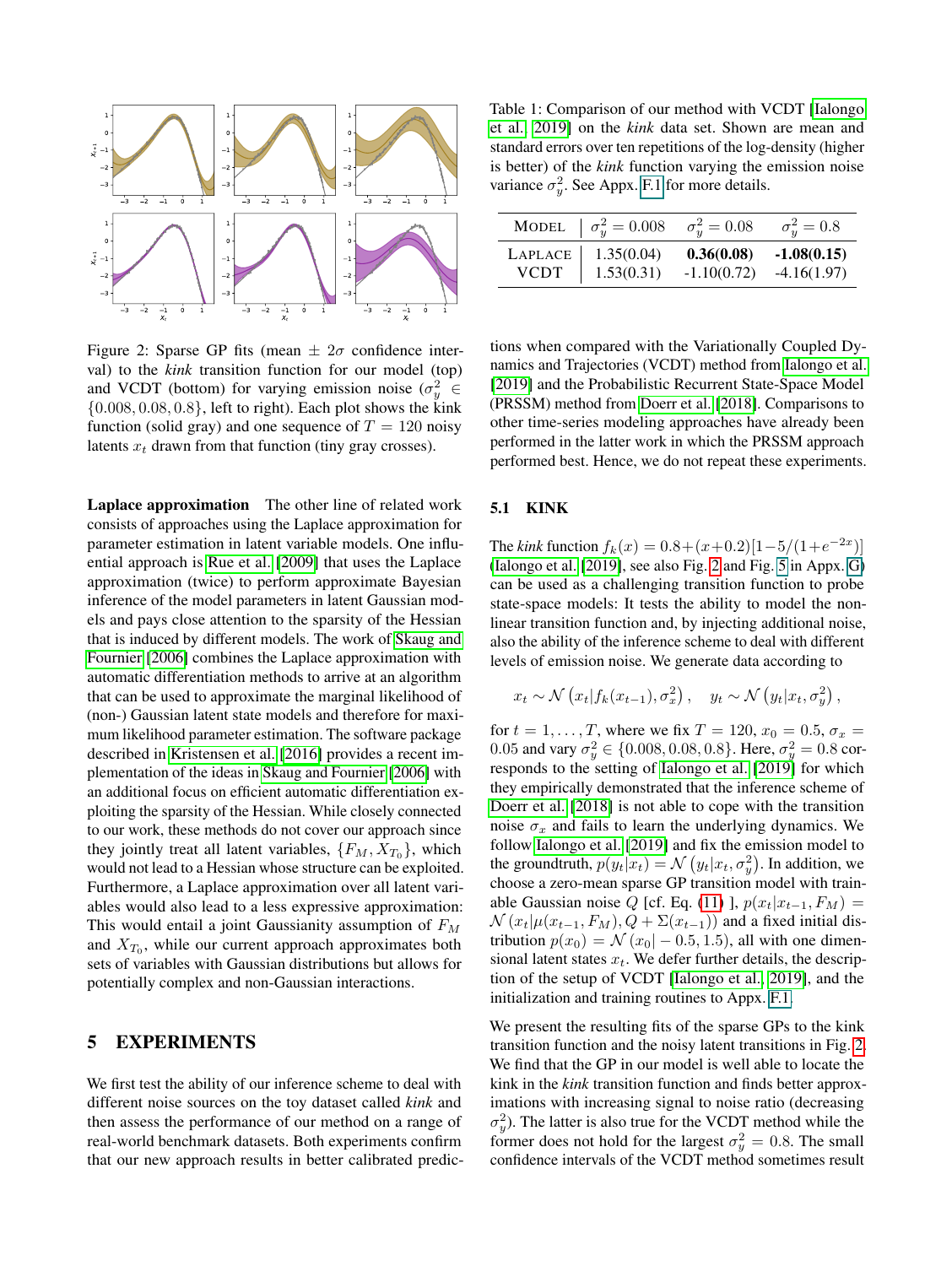<span id="page-7-1"></span>

Figure 3: Timing comparison between a naive Laplace GPSSM and our proposed efficient implementation. The log-log plot shows the average time per training iteration as a function of the subsequence length T.

in very good fits ( $\sigma_y^2 = 0.008$ ), while other times leading to overconfident predictions (slightly for  $\sigma_y^2 = 0.08$ , evidently for  $\sigma_y^2 = 0.8$ ), an observation that we have also made for the benchmark datasets in Sec. [5.2.](#page-7-0) In contrast, our method provides higher variance estimates resulting in very few data points not lying within the confidence intervals.

Next, we repeat the experiment 10 times, each time generating a new random dataset. Our observations also hold quantitatively as demonstrated in Tab. [1.](#page-6-2) In accordance with Fig. [2,](#page-6-1) we find that VCDT performs slightly, but not significantly, better than our method for  $\sigma_y^2 = 0.008$ , whereas we significantly outperform VCDT on the noisier data sets.

The controllable environment of the kink dataset also allows us to test if the theoretical speed-ups from Sec. [3.3](#page-4-0) can be observed in practice. For this, we use the same setup as above, changing only  $\sigma_y^2 = 0.01$  to provide an easy learning task and vary  $T \in \{2^4, 2^5, 2^6, 2^7, 2^8\}$ . We then compare the average runtime per iteration over the first 1000 iterations of our efficient implementation with a naive implementation, where all elements of the Hessian are calculated and the full Hessian is used to compute its determinant and the required Hessian solves, i.e., ignoring the improvements proposed in Sec. [3.3.](#page-4-0) The results of this comparison are depicted in Fig. [3](#page-7-1) and clearly show that our efficient implementation scales linearly with the length of the time series  $T$ . For the naive implementation we observe a quadratic scaling with T even though the theoretical scaling is  $\mathcal{O}(T^3)$  (see Sec. [3.3\)](#page-4-0). We attribute this to the huge cost of calculating the elements of the Hessian with automatic differentiation whose number scales quadratically for the naive version and linearly for our implementation. We hypothesize that the cubic scaling only sets in for very high values of  $T$  which might become important if one wants to study long term effects requiring minibatches of increased size.

Finally, we also aim to validate our intuition that the parametric approach of [Ialongo et al.](#page-9-3) [\[2019\]](#page-9-3) for modeling the posterior over the latent states  $q(x_t|\cdot)$  [see Eq. 51] in Appx. F.1] is problematic from a practical point of view. Their approach requires the sequential sampling of  $x_t \sim q(x_t|\cdot)$  for  $t = 1, \ldots, T$  during training which theoretically means that samples for  $x_{t'}$  only become meaningful when the parameters of  $q(x_t|\cdot)$  for all  $t < t'$  have converged.

<span id="page-7-2"></span>Table 2: Iteration number (divided by 100) at which the mean parameters  $A_t$  and  $b_t$  of  $q(x_t|\cdot)$  of the VCDT method [\[Ialongo et al., 2019\]](#page-9-3) have converged for different time points  $t$ . Shown are mean and standard errors over ten repetitions using the *kink* dataset with  $T = 120$  and  $\sigma_y^2 = 0.08$ .

| $t=0$                                                       | $t=40$         | $t=80$         | $t = 120$      |
|-------------------------------------------------------------|----------------|----------------|----------------|
| $\begin{array}{c c} A_t & 41(6) \\ b_t & 53(5) \end{array}$ | 53(5)<br>55(3) | 62(3)<br>67(4) | 68(4)<br>64(4) |

Our results in Tab. [2](#page-7-2) support this thesis: There we show the average iteration number (out of 10000 in total) at which the variational parameters  $A_t$  and  $b_t$  of the mean of  $q(x_t|\cdot)$  have converged when running the VCDT method with the same settings as for Tab. [1](#page-6-2) on the *kink* data set (see Appx. F.1 for more details). There is a clear trend for  $A_t$ , and slightly less but still visible for  $b_t$ , that the variational parameters describing later time points  $t$  also converge later during the optimization. We believe that this small experiment yields a possible explanation for why our approach, even though it uses a theoretically less expressive approximate posterior, outperforms the method of [Ialongo et al.](#page-9-3) [\[2019\]](#page-9-3).

## <span id="page-7-0"></span>5.2 SYSTEM IDENTIFICATION

We compare the performance of our method against PRSSM [\[Doerr et al., 2018\]](#page-9-4) and VCDT [\[Ialongo et al., 2019\]](#page-9-3) on five time series system identification benchmark datasets. Those consist of one dimensional time series of various lengths between 296 and 1024 data points and an equally long time series of one dimensional control inputs (see the appendix of [Doerr et al.](#page-9-4) [\[2018\]](#page-9-4) for more information about the datasets). For these more complicated tasks we choose a two dimensional latent state  $x_t$  and a residual transition model with a sparse GP as in Eq. [\(11\)](#page-2-5) with (diagonal) trainable Gaussian noise Q. We furthermore keep the initial distribution uninformative,  $p(x_0) = \mathcal{N}(x_0|0, 1)$ , but choose a slightly more expressive emission model [following [Ialongo et al., 2019\]](#page-9-3)  $p(y_t|x_t) = \mathcal{N}(y_t|Cx_t + b, \Omega)$ , where we fix  $C = [1, 0]^\top$ and introduce trainable parameters  $b$  and  $\Omega$ . Note that an even more expressive emission model does not lead to more expressivity of the composite model, only to more nonidentifiabilities [\[Frigola, 2015\]](#page-9-1). For the PRSSM and VCDT methods, we use the original models detailed in [Doerr et al.](#page-9-4) [\[2018\]](#page-9-4) and [Ialongo et al.](#page-9-3) [\[2019\]](#page-9-3), respectively. For each dataset, we create ten different training tasks by varying the starting index of the training sequence, while keeping the length of the training sequence fixed to one half of the whole time series. Whereas [Doerr et al.](#page-9-4) [\[2018\]](#page-9-4) only compared the long-term predictions and [Ialongo et al.](#page-9-3) [\[2019\]](#page-9-3) only the short-term predictions, we evaluate both regimes by recording the predictive performance for varying time horizons in  $T \in \{30, 60, 90, 120\}$ . For more information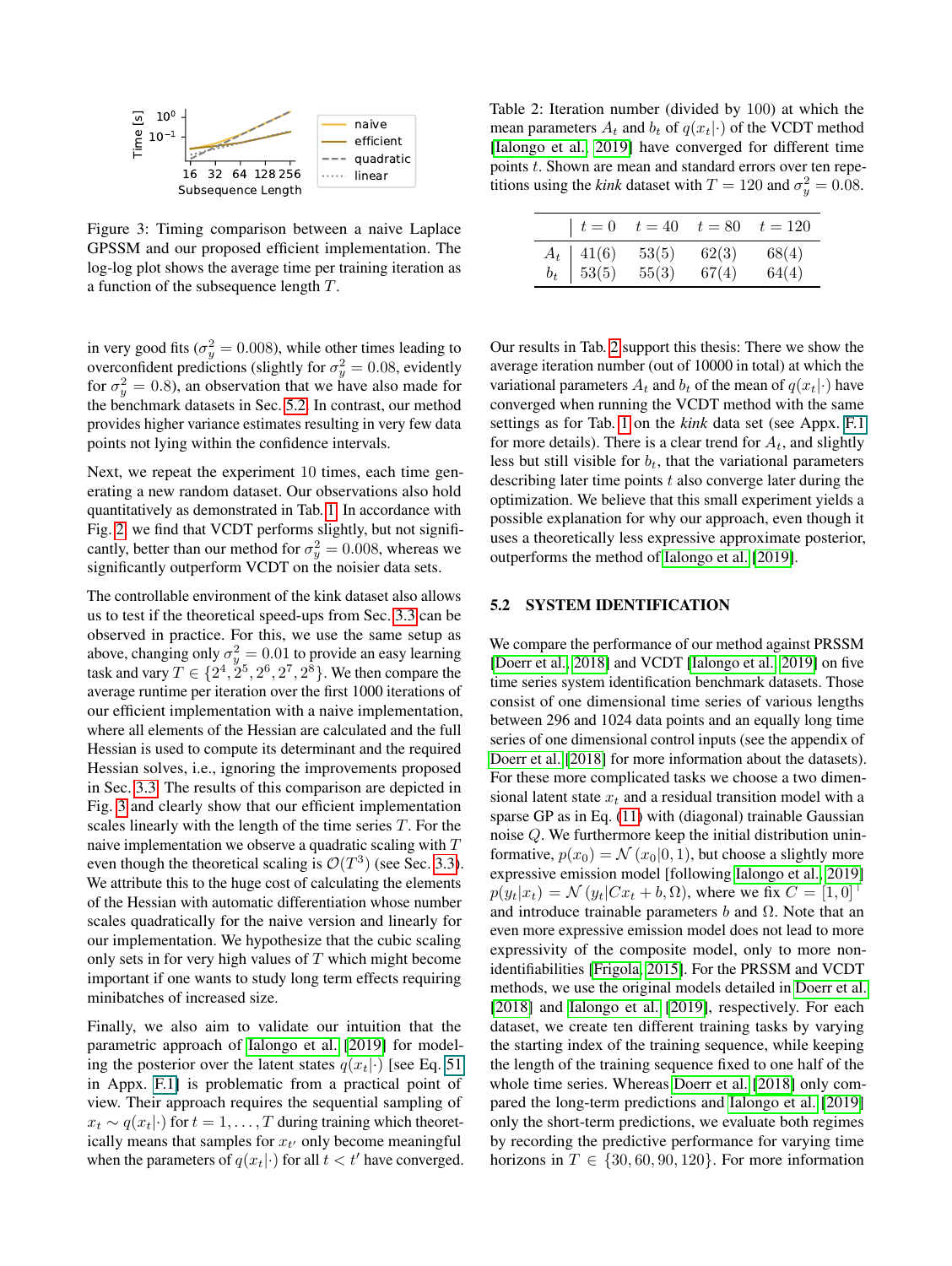<span id="page-8-1"></span>

Figure 4: Comparison of average predictive log-likelihoods (higher is better) and their standard errors for ten repetitions on five different benchmark datasets. We evaluate our model (Laplace), VCDT [\[Ialongo et al., 2019\]](#page-9-3) and PRSSM [\[Doerr et al.,](#page-9-4) [2018\]](#page-9-4) on predictions for  $T \in \{30, 60, 90, 120\}$  steps in the future. See Appx. F.2 for more details.

about data splits, model configurations as well as training and prediction routines for each method, see Appx. F.2.

We plot the resulting test log-likelihoods in Fig. [4](#page-8-1) (for a tabular comparison, see Tab. 3 in Appx. G). Our results clearly demonstrate that our method is a valuable addition to the set of inference methods for GPSSMs: For short-term predictions ( $T = 30, 60$ ), our methods yields excellent results over all datasets, while VCDT shows deteriorated behavior on *Dryer* and *Gas Furnace*, and PRSSM on *Ballbeam*, *Drive* and *Gas Furnace*. For long-term predictions  $(T = 90, 120)$ , our methods significantly outperforms its competitors on *Ballbeam* and *Gas Furnace*, while it underperforms on *Actuator*. We further report the root-mean-square errors (RMSE) in Tab. 4 in Appx. G. It is evident that a deteriorated loglikelihood value does not necessarily result in a large RMSEvalue or vice versa. Instead, a drop in log-likelihood values is more likely caused by overconfident predictions which we can also witness in our exemplary plots in Fig. 6 in Appx. G.

In sum, we observed in our experiments that our method is able to learn the underlying dynamics for a variety of different tasksand outperforms its comparison partners. A direct attribution of our method's success is unfortunately not possible due to the nature of GPSSMs: They simultaneously learn the outputs of the sparse GP (through the inducing outputs) along with its inputs (the temporal states) such that a distinction between learning the two is impossible as their learning is inherently intertwined. This hinders a better theoretical understanding but also makes it very difficult to clearly attribute predictive improvements to certain parts of the learning process.

However, for a given GP, the Laplace approximation finds an optimal latent state at every iteration which we believe helps the GP convergence. In contrast, the fully variational approximation of [Ialongo et al.](#page-9-3) [\[2019\]](#page-9-3) performs an incremental update over the latent states in each optimization step which only leads to an optimal latent state after full convergence. It is therefore possible that the variational approximation of  $q(x)$  for VCDT might be hindered by the optimizer getting stuck in a local optimum. Indeed, our empirical study indicates that VCDT is more suceptible to local optima than our method since the standard errors for VCDT are significantly higher in both experiments. While

this provides a plausible explanation, we cannot completely rule out other causes for this behavior.

Another potential reason for the success of our method is that the chosen variational family of [Ialongo et al.](#page-9-3) [\[2019\]](#page-9-3) is too compact which can result in narrow uncertainty estimates [e.g. [Turner and Sahani, 2011\]](#page-10-6). Our experiments indicate that combining variational inference with the Laplace approximation favors less compact predictive distributions that lead to better calibrated predictions.

# <span id="page-8-0"></span>6 SUMMARY

In this paper, we have developed a new inference method for Gaussian process state-space models (GPSSMs) that combines a Laplace approximation over the temporal states  $x_t$  with variational inference over the inducing outputs of the Gaussian process (GP) part of the model. Our approach learns a joint approximate posterior over the inducing outputs and the temporal states, refraining from sequentially learning the latter. We empirically find that our inference scheme is rewarded by better calibrated predictions compared to state-of-the-art methods.

While we only focused on the application of our inference scheme to GPSSMs, it can generally be applied to all models with two distinct sets of latent variables, e.g., the Bayesian treatment of model parameters in latent Gaussian models [Rue et al.](#page-10-3) [\[2009\]](#page-10-3) or of hyperparameters in (sparse) GP models [e.g. [Hensman et al., 2013\]](#page-9-5). We further deem exchanging our variational inference engine with Hamiltonian Monte Carlo [\[Margossian et al., 2020\]](#page-9-19) as an interesting avenue of future work on GPSSMs since recent research has shown promising results for a fully Bayesian treatment over GP hyperparameters and inducing locations [\[Rossi et al., 2021\]](#page-9-20).

#### Author Contributions

The initial problem setting and idea were given by Barbara Rakitsch while the details and experiments were designed by all authors jointly. Jakob Lindinger was responsible for working out the theoretical and technical details and implementing the algorithm. Jakob Lindinger and Barbara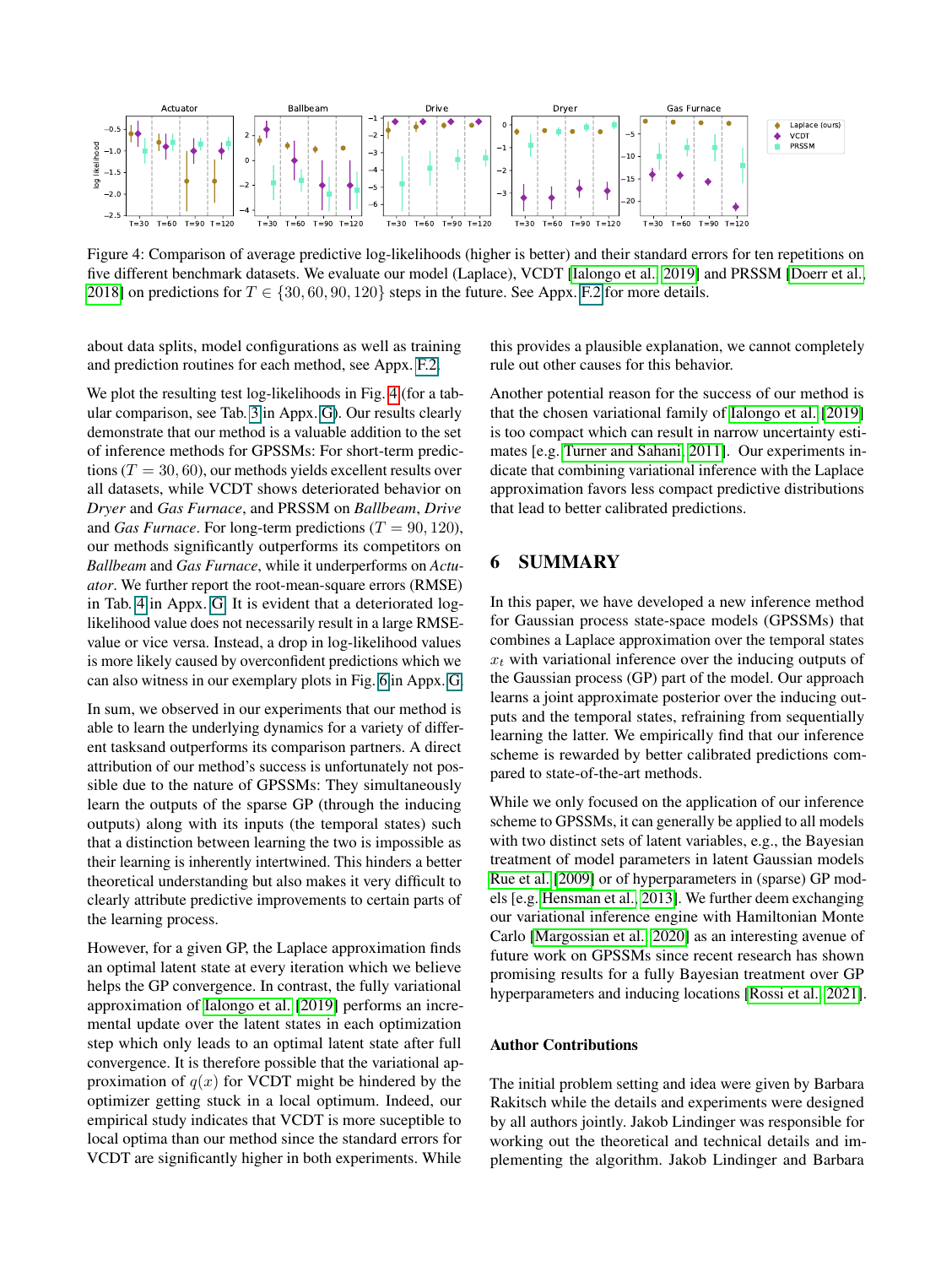Rakitsch performed the experiments, analyzed the results, and wrote the main paper with contributions of Christoph Lippert.

### Acknowledgements

The Bosch group is carbon neutral. Administration, manufacturing and research actvities do not longer leave a carbon footprint. This also includes GPU clusters on which the experiments have been performed.

We acknowledge constructive feedback from three anonymous reviewers that helped improve the paper and prompted us to perform the new experiment in Tab. [2.](#page-7-2) We furthermore acknowledge the helpful feedback from Sebastian Gerwinn and Çağatay Yıldız on a draft of the paper that greatly improved the motivation of this work.

# References

- <span id="page-9-8"></span>Bradley M Bell. The marginal likelihood for parameters in a discrete Gauss-Markov process. *IEEE Transactions on Signal Processing*, 48(3):870–873, 2000.
- <span id="page-9-13"></span>David Blei, Alp Kucukelbir, and Jon McAuliffe. Variational Inference: A Review for Statisticians. *Journal of the American Statistical Association*, 112(518):859–877, 2016.
- <span id="page-9-2"></span>Marc Peter Deisenroth and Carl Edward Rasmussen. PILCO: A Model-Based and Data-Efficient Approach to Policy Search. In *International Conference on Machine Learning*, 2011.
- <span id="page-9-4"></span>Andreas Doerr, Christian Daniel, Martin Schiegg, Duy Nguyen-Tuong, Stefan Schaal, Marc Toussaint, and Trimpe Sebastian. Probabilistic Recurrent State-Space Models. In *International Conference on Machine Learning*, 2018.
- <span id="page-9-14"></span>Nicolas Durrande, Vincent Adam, Lucas Bordeaux, Stefanos Eleftheriadis, and James Hensman. Banded Matrix Operators for Gaussian Markov Models in the Automatic Differentiation Era. In *International Conference on Artificial Intelligence and Statistics*, 2019.
- <span id="page-9-12"></span>Stefanos Eleftheriadis, Tom Nicholson, Marc Deisenroth, and James Hensman. Identification of Gaussian Process State Space Models. In *Advances in Neural Information Processing Systems*, 2017.
- <span id="page-9-1"></span>Roger Frigola. *Bayesian time series learning with Gaussian processes*. PhD thesis, University of Cambridge, 2015.
- <span id="page-9-17"></span>Roger Frigola, Fredrik Lindsten, Thomas B Schön, and Carl Edward Rasmussen. Bayesian Inference and Learning in Gaussian Process State-Space Models with Particle

MCMC. In *Advances in Neural Information Processing Systems*, 2013.

- <span id="page-9-18"></span>Roger Frigola, Yutian Chen, and Carl E. Rasmussen. Variational Gaussian Process State-Space Models. In *Advances in Neural Information Processing Systems*, 2014.
- <span id="page-9-5"></span>James Hensman, Nicolò Fusi, and Neil D. Lawrence. Gaussian Processes for Big Data. In *Conference on Uncertainty in Artificial Intelligence*, 2013.
- <span id="page-9-3"></span>Alessandro Davide Ialongo, Mark van der Wilk, James Hensman, and Carl Edward Rasmussen. Overcoming Mean-Field Approximations in Recurrent Gaussian Process Models. In *International Conference on Machine Learning*, 2019.
- <span id="page-9-10"></span>Rudolph Emil Kalman. A New Approach to Linear Filtering and Prediction Problems. *Transactions of the ASME–Journal of Basic Engineering*, 82:35–45, 1960.
- <span id="page-9-16"></span>Diederik Kingma and Max Welling. Auto-Encoding Variational Bayes. In *International Conference on Learning Representations*, 2014.
- <span id="page-9-15"></span>M. H. Koulaei and F. Toutounian. On computing of block ILU preconditioner for block tridiagonal systems. *Journal of Computational and Applied Mathematics*, 202(2):248– 257, 2007.
- <span id="page-9-7"></span>Steven George Krantz and Harold R Parks. *The implicit function theorem: history, theory, and applications*. Springer Science & Business Media, 2002.
- <span id="page-9-11"></span>Kasper Kristensen, Anders Nielsen, Casper W. Berg, Hans Skaug, and Bradley M. Bell. TMB : Automatic Differentiation and Laplace Approximation. *Journal of Statistical Software*, 70(5):1–21, 2016.
- <span id="page-9-6"></span>David MacKay. *Information theory, inference and learning algorithms*. Cambridge University Press, 2003.
- <span id="page-9-19"></span>Charles Margossian, Aki Vehtari, Daniel Simpson, and Raj Agrawal. Hamiltonian Monte Carlo using an adjointdifferentiated Laplace approximation: Bayesian inference for latent Gaussian models and beyond. In *Advances in Neural Information Processing Systems*, 2020.
- <span id="page-9-9"></span>Joaquin Quinonero-Candela and Carl Edward Rasmussen. A unifying view of sparse approximate Gaussian process regression. *The Journal of Machine Learning Research*, 6(65):1939–1959, 2005.
- <span id="page-9-0"></span>C. E. Rasmussen and C. K. I. Williams. *Gaussian Processes for Machine Learning*. Adaptive computation and machine learning. MIT Press, 2006.
- <span id="page-9-20"></span>Simone Rossi, Markus Heinonen, Edwin V. Bonilla, Zheyang Shen, and Maurizio Filippone. Sparse Gaussian